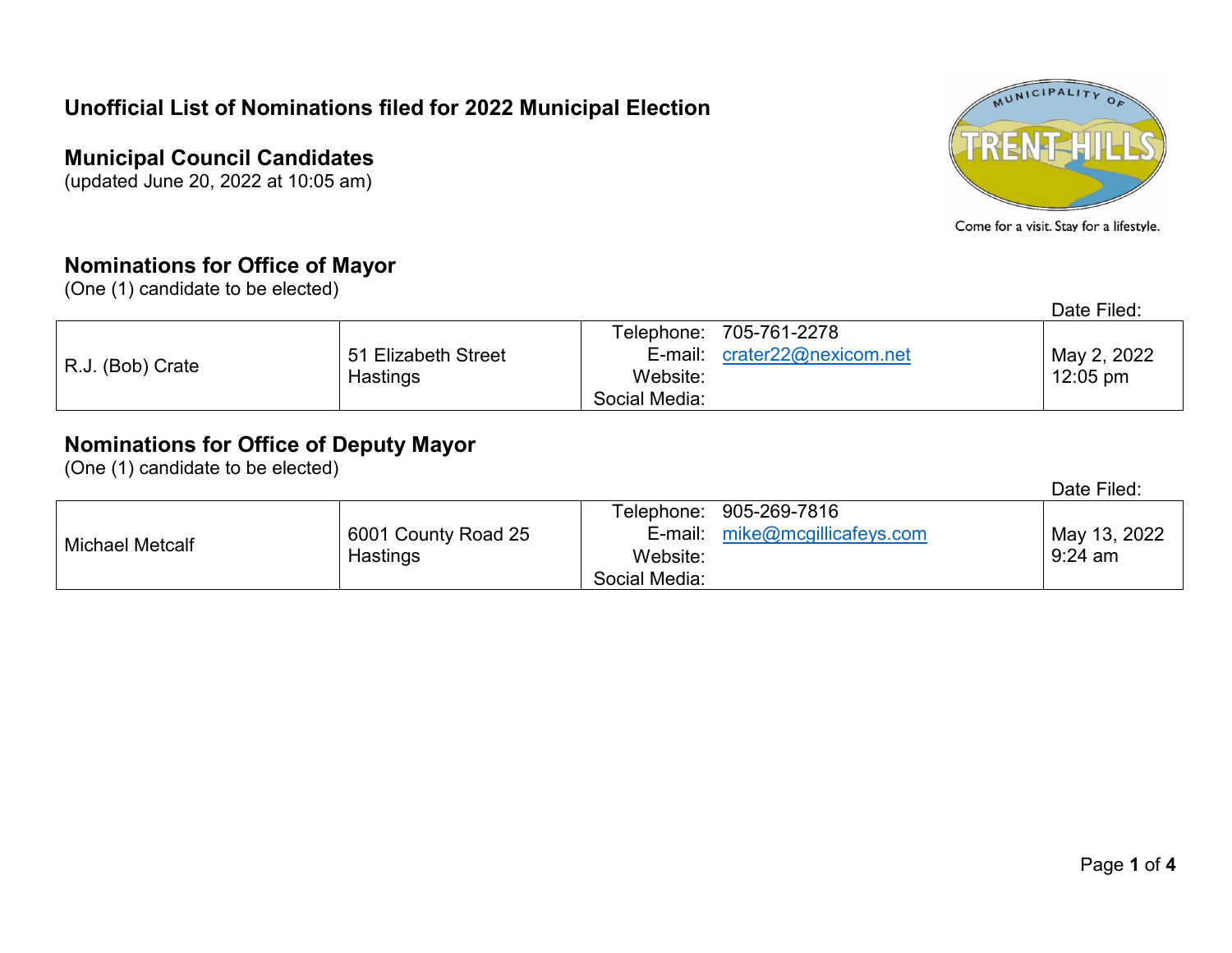### **Municipal Council Candidates**

(updated June 20, 2022 at 10:05 am)



Come for a visit. Stay for a lifestyle.

## **Nominations for Office of Councillor – Ward 1**

(One (1) candidate to be elected)

|               |                         |                  |                                   | Date Filed:       |
|---------------|-------------------------|------------------|-----------------------------------|-------------------|
|               |                         |                  | Telephone: 705-632-8811           |                   |
|               | <b>B-6 Queen Street</b> |                  | E-mail: electemmawalker@gmail.com | June 9, 2022      |
| Emma Walker   | Campbellford            | Website:         |                                   | $2:18 \text{ pm}$ |
|               |                         | Social Media:    |                                   |                   |
|               |                         |                  |                                   |                   |
|               |                         |                  | Telephone: 705-653-1039           |                   |
|               | 1118 $10th$ Line West   |                  | E-mail: genebrahaney@gmail.com    | June 20, 2022     |
| Gene Brahaney | $T_{\text{cont}}$ Uille | Mch <sub>0</sub> |                                   | 0.26cm            |

Website: Social Media:

# **Nominations for Office of Councillor – Ward 2**

Trent Hills

(One (1) candidate to be elected)

Date Filed:

9:36 am

| Catherine C. Redden |                                 | Telephone:    | 705-653-2046       |              |
|---------------------|---------------------------------|---------------|--------------------|--------------|
|                     | 93 Harris Street<br>Trent Hills | E-mail:       | credden@reddens.ca | May 16, 2022 |
|                     |                                 | Website:      |                    | 10:43 am     |
|                     |                                 | Social Media: |                    |              |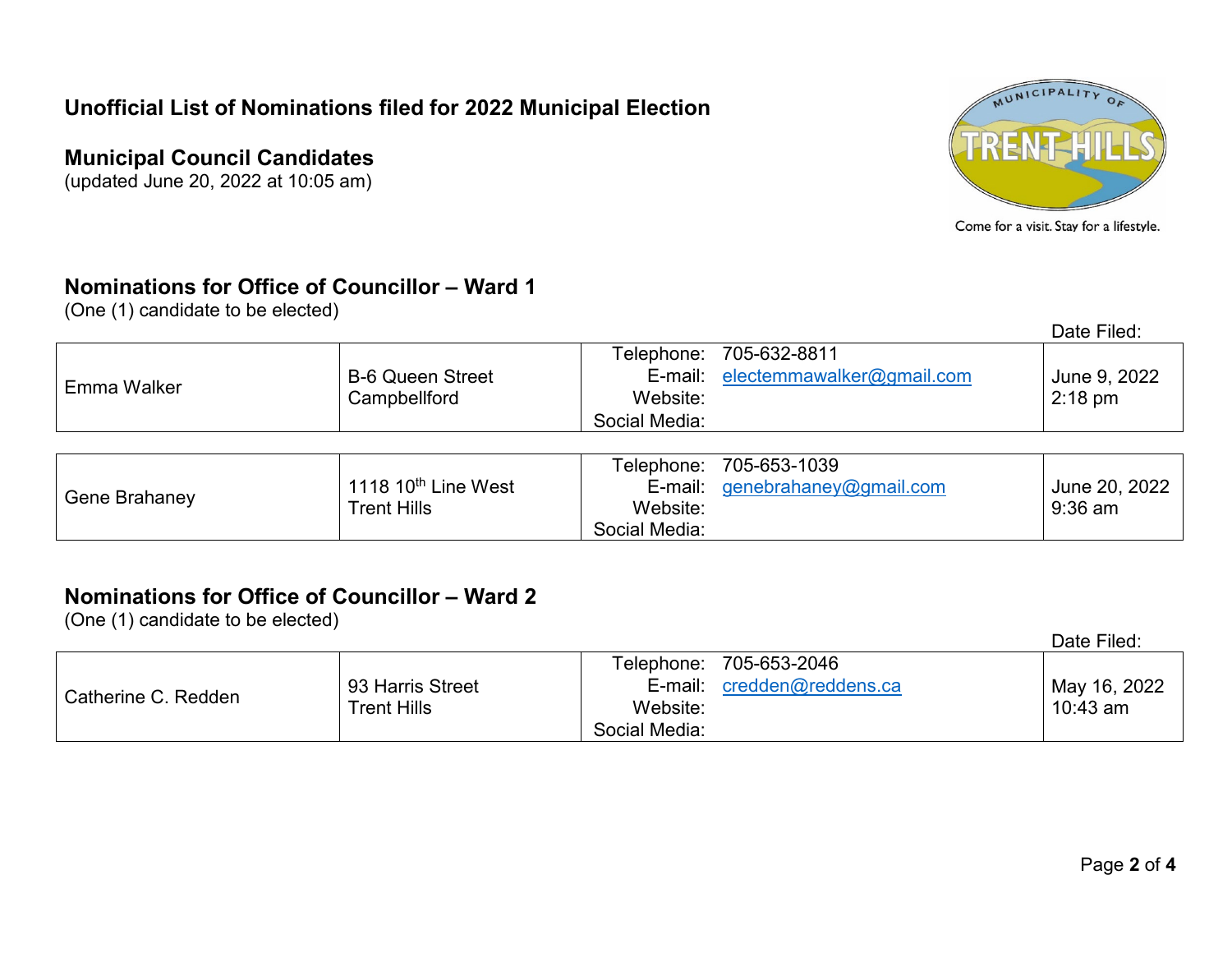#### **Municipal Council Candidates**

(updated June 20, 2022 at 10:05 am)



Come for a visit. Stay for a lifestyle.

# **Nominations for Office of Councillor – Ward 3**

(One (1) candidate to be elected)

|                 |                                     |                                        | Date Filed:       |
|-----------------|-------------------------------------|----------------------------------------|-------------------|
|                 | 1212 $4th$ Line East<br>Trent Hills | Telephone: 289-927-5519                |                   |
|                 |                                     | E-mail: votegiddings@gmail.com         |                   |
| Daniel Giddings |                                     | Website: www.votegiddings.ca           | May, 3, 2022      |
|                 |                                     | Social Media: Instagram - giddings2710 | $2:16 \text{ pm}$ |
|                 |                                     | Facebook - Daniel.giddings.37          |                   |
|                 |                                     | Twitter - @danielgidds                 |                   |

# **Nominations for Office of Councillor – Ward 4**

(One (1) candidate to be elected)

|                     |                      |               |                                      | Date Filed: |
|---------------------|----------------------|---------------|--------------------------------------|-------------|
|                     |                      |               | Telephone: 705-977-1760              |             |
|                     | 13732 County Road 29 |               | E-mail: $rickenglishleafs@gmail.com$ | May 5, 2022 |
| <b>Rick English</b> | Trent Hills          | Website:      |                                      | $10:05$ am  |
|                     |                      | Social Media: |                                      |             |

|              |                    |               | Telephone: 905-375-7047    |                   |
|--------------|--------------------|---------------|----------------------------|-------------------|
|              | 548 Godolphin Road | E-mail:       | emilio.ojeda2022@gmail.com | June 16, 2022     |
| Emilio Ojeda | Trent Hills        | Website:      |                            | $3:10 \text{ pm}$ |
|              |                    | Social Media: |                            |                   |